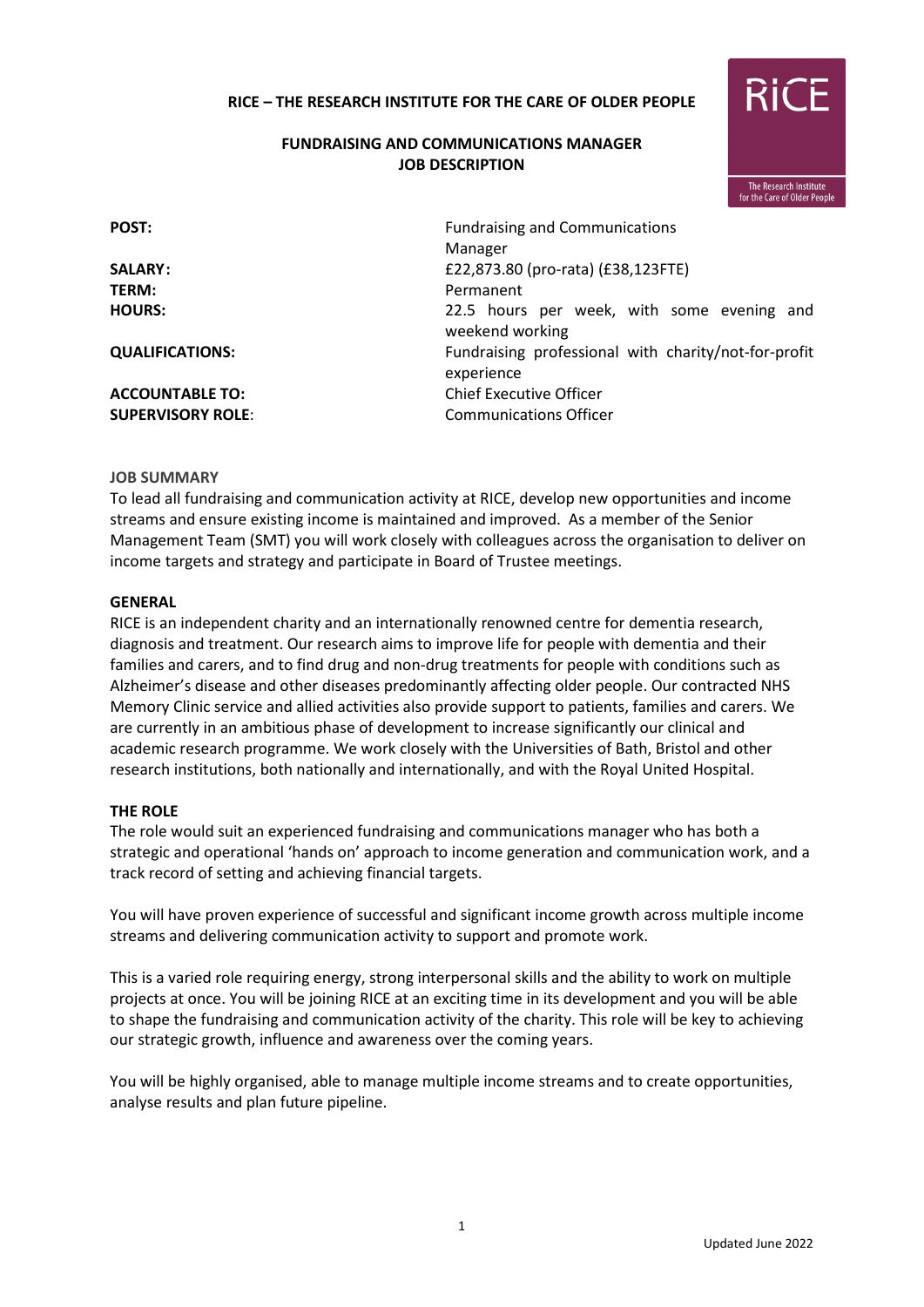#### **KEY RESPONSIBILITIES**

### **1. Income Generation and Strategy**

- Develop, implement and lead the charity's fundraising and communication strategy aligned to the wider organisational strategy.
- Grow income across multiple income streams including trusts and foundations, major donors, corporate and community engagement and legacies and develop further the funding pipeline; produce analysis and post-grant impact reports.
- Develop and produce trust and grant funding applications, looking for new project ideas within RICE and working with other third sector organisations in partnership where appropriate.
- Work with the Chief Executive Officer to build on and extend relationships with major donors and supporters.
- Establish relationships and income generation opportunities with corporate partners to gain ongoing and longer-term support.
- Build our community engagement and challenge event income streams with support from the Communications Officer.
- Establish and manage an effective legacies programme.
- Identify and pursue new opportunities with a variety of audiences to help widen RICE's profile and diversify its income streams.

## **2. Communications**

- Build relationships with local and national media, gain increased coverage for activities and campaigns at RICE, and oversee the development of RICE's social media channels with the Communications Officer and freelance contracts.
- Promote the work of RICE to visitors, special interest groups and members of the public, and represent RICE at external functions.
- Oversee the production of the RICE newsletters, determining target audiences and tailored communications.
- Build relationships with other relevant health and social care organisations to promote RICE and its activities.
- Support clinical and research colleagues in producing patient and carer information booklets.
- To be responsible for the RICE web site.

### **3. Volunteers and community support**

- With the Communications Officer build, develop and grow community support for RICE to enable the charity to have a visible local presence to raise our profile and income generation.
- Develop a fundraising volunteer group to support and further develop fundraising and broader charity activities.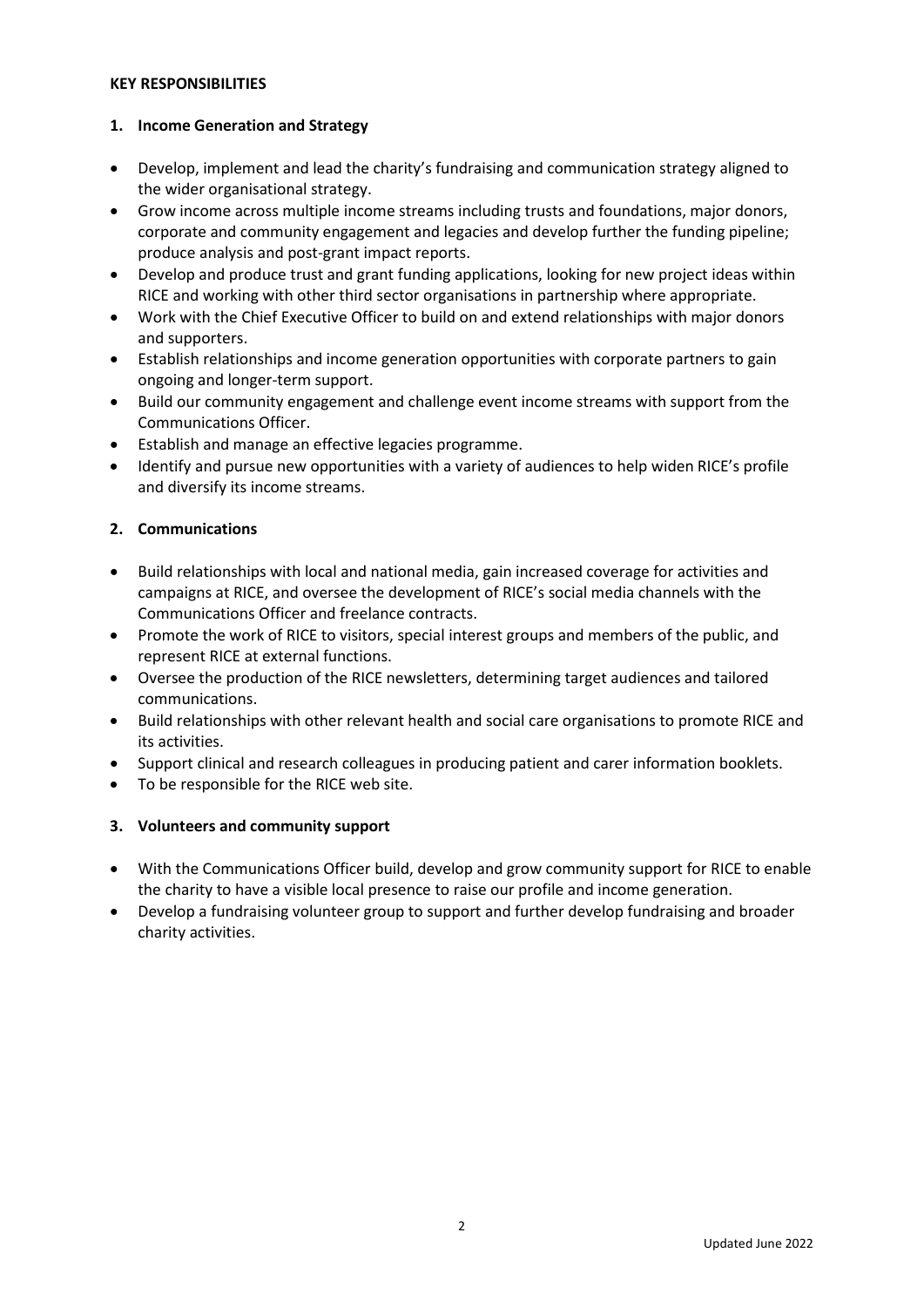|                                                                                                                                                                                  | <b>Essential</b> | <b>Desirable</b> |  |
|----------------------------------------------------------------------------------------------------------------------------------------------------------------------------------|------------------|------------------|--|
| <b>Knowledge and Experience</b>                                                                                                                                                  |                  |                  |  |
| At least three years of working in a fundraising and/or<br>communications role within the charity sector with a proven<br>track record of successfully securing funds.           | ✔                |                  |  |
| Experience in two or more of the following areas:<br>major donor,<br>trust and foundation income,<br>corporate partnerships<br>community engagement                              | ✔                |                  |  |
| Experience of marketing, communications and/or social media,<br>and the ability to communicate the work of the charity and its<br>impact to a range of external audiences.       | ✔                |                  |  |
| Understanding of charity governance and regulatory<br>requirements as relate to fundraising and communication<br>activities.                                                     |                  |                  |  |
| Knowledge of databases and fundraising applications.                                                                                                                             | ✔                |                  |  |
| To be familiar with financial information and have experience of<br>planning, managing and achieving annual budgets.                                                             | ✔                |                  |  |
| Knowledge of the healthcare system in the UK and in particular<br>care for older people.                                                                                         |                  |                  |  |
| <b>Essential qualities skills and experience</b>                                                                                                                                 |                  |                  |  |
| Ability to plan and manage your varied workload                                                                                                                                  | ✔                |                  |  |
| Excellent verbal and written communications skills and ability to<br>promote the charity using a variety of methods                                                              | ✔                |                  |  |
| Self-directed, confident and proactive                                                                                                                                           | ✔                |                  |  |
| A flexible and strategic mind set                                                                                                                                                | ✔                |                  |  |
| Organised, calm under pressure, able to prioritise effectively and<br>work to various deadlines                                                                                  | ✔                |                  |  |
| Data literate: including Microsoft Office and an understanding of<br>Adobe and Microsoft creative programs or similar                                                            | ✔                |                  |  |
| Familiarity with and commitment to health and research charities<br>and/or previous experience of working with people with<br>dementia and with patients in the older age group. |                  |                  |  |
| Membership of Institute of Fundraising or a relevant professional<br>organisation and/or recognised qualification.                                                               |                  |                  |  |
| Experience of reporting to a Board of Trustees                                                                                                                                   |                  | ✔                |  |